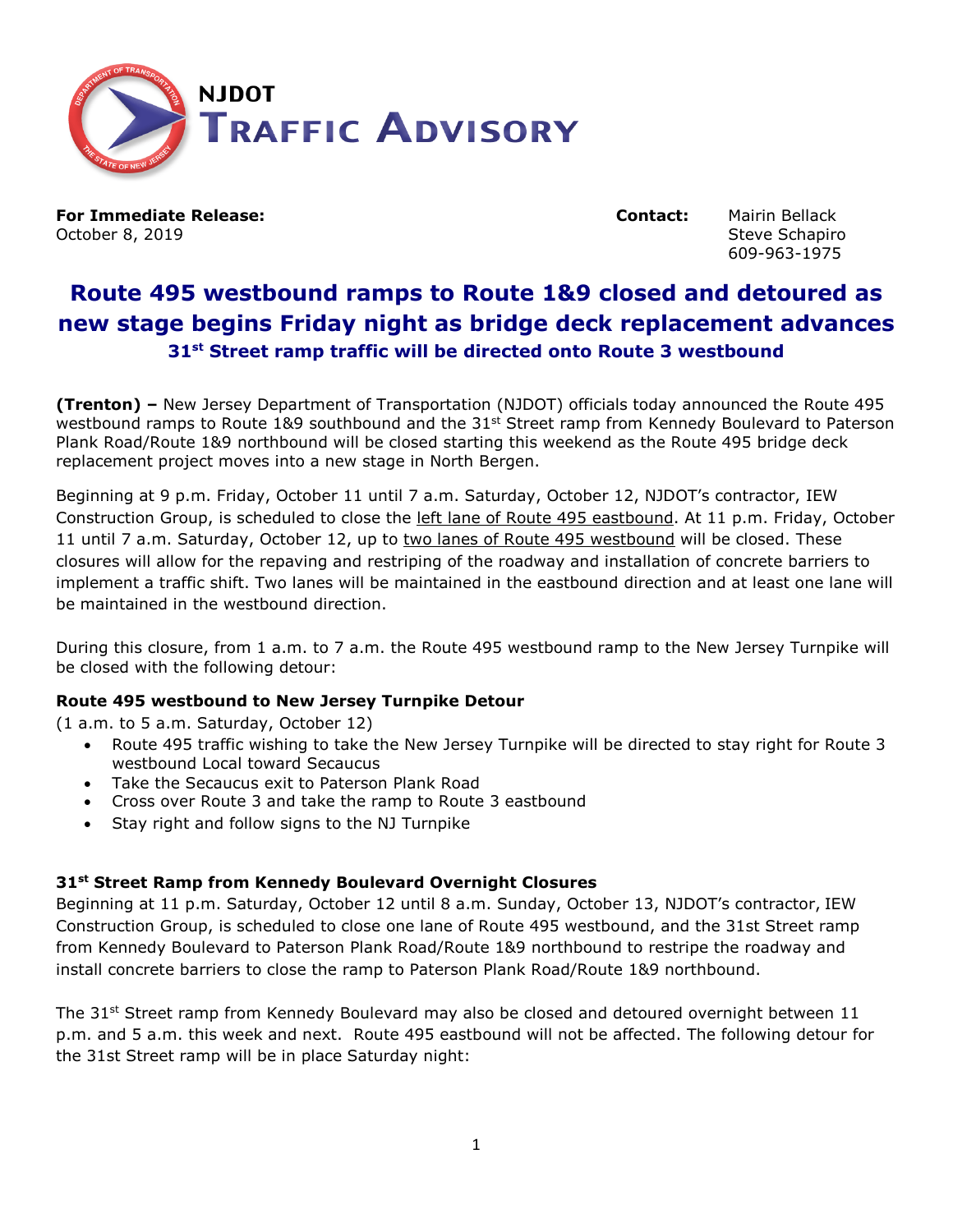#### **31st Street ramp from Kennedy Boulevard to Paterson Plank Road/Route 1&9 north detour:**

(11 p.m. Saturday, October 12 until 8 a.m. Sunday, October 13)

- Traffic wishing to utilize the 31<sup>st</sup> Street ramp to Paterson Plank Road or Route 1&9 north will be directed to take Kennedy Boulevard to 32nd Street/Bergen Turnpike
- Turn left onto 32<sup>nd</sup> Street/Bergen Turnpike
- Turn left onto Union Turnpike
- Turn right onto Route 1&9 north or
- Stay straight and Union Turnpike becomes Paterson Plank Road

# **Stage 7 Traffic Shift and Ramp Closures**

By 5 a.m. Saturday, Route 495 westbound will have traffic shifted to the left, and the ramps from Route 495 westbound to Route 1&9 south will be closed for the next several months. By 8 a.m. Sunday, the 31st Street ramp from Kennedy Boulevard to Paterson Plank Road/Route 1&9 northbound will be closed and detoured to begin Stage 7.

Traffic using the 31<sup>st</sup> Street ramp will be directed into a single-lane cattle chute across Route 495 to Route 3 westbound to allow for the reconstruction of the ramp to Paterson Plank Road/Route 1&9 northbound. NJ TRANSIT Bus service access to Route 495 westbound will be maintained from 6 a.m. to 1 p.m., however all buses to Route 3 also may take the single-lane cattle chute directly to Route 3.

Three lanes will be maintained on Route 495 westbound during this stage and will split into two lanes going to the right to Route 3 westbound and two lanes going to the left to the New Jersey Turnpike. Route 495 eastbound will not be affected and will continue to have three lanes of traffic. This stage is expected to be completed in the spring 2020. The following detours will be in place [\(see attached maps\)](https://www.state.nj.us/transportation/about/press/2019/Route_495_wb_rampstoRt1&9detoursStage7.pdf):

# **Route 495 westbound ramp to Route 1&9 southbound detour:**

- Traffic wishing to take the ramp to Route 1&9 south will be directed to stay right for Route 3 westbound Local toward Secaucus
- Take the Secaucus exit to Paterson Plank Road
- Cross over Route 3 and take the ramp to Route 3 eastbound
- Stay left and follow signs to Route 1&9 south

# **Route 495 westbound ramp to Route 1&9 northbound detour:**

- Traffic wishing to take the ramp to Route 1&9 north will be directed to stay right for Route 3 westbound Local toward Secaucus
- Take the North Bergen exit to Paterson Plank Road
- Turn left onto Route 1&9 north

# **Project Overview**

The \$90.3 million state-funded project began in September 2017. The project to rehabilitate the nine-span viaduct includes repairs and reconstruction of the bridge deck, replacement and strengthening of deteriorated structural steel, and the repair and painting of the substructure. Construction will be accomplished in stages by first making improvements to local streets in the surrounding areas that will need to handle some of the diverted traffic during bridge construction.

# **Community Outreach**

NJDOT created a project-specific website - [www.RestoreNJ495.com](http://www.restorenj495.com/) - which contains a wealth of information about the Route 495 Bridge rehabilitation, and will be updated with relevant new information as work progresses. The Department is carefully coordinating the Route 495 Bridge rehabilitation project with other regional transportation infrastructure projects to minimize traffic congestion.